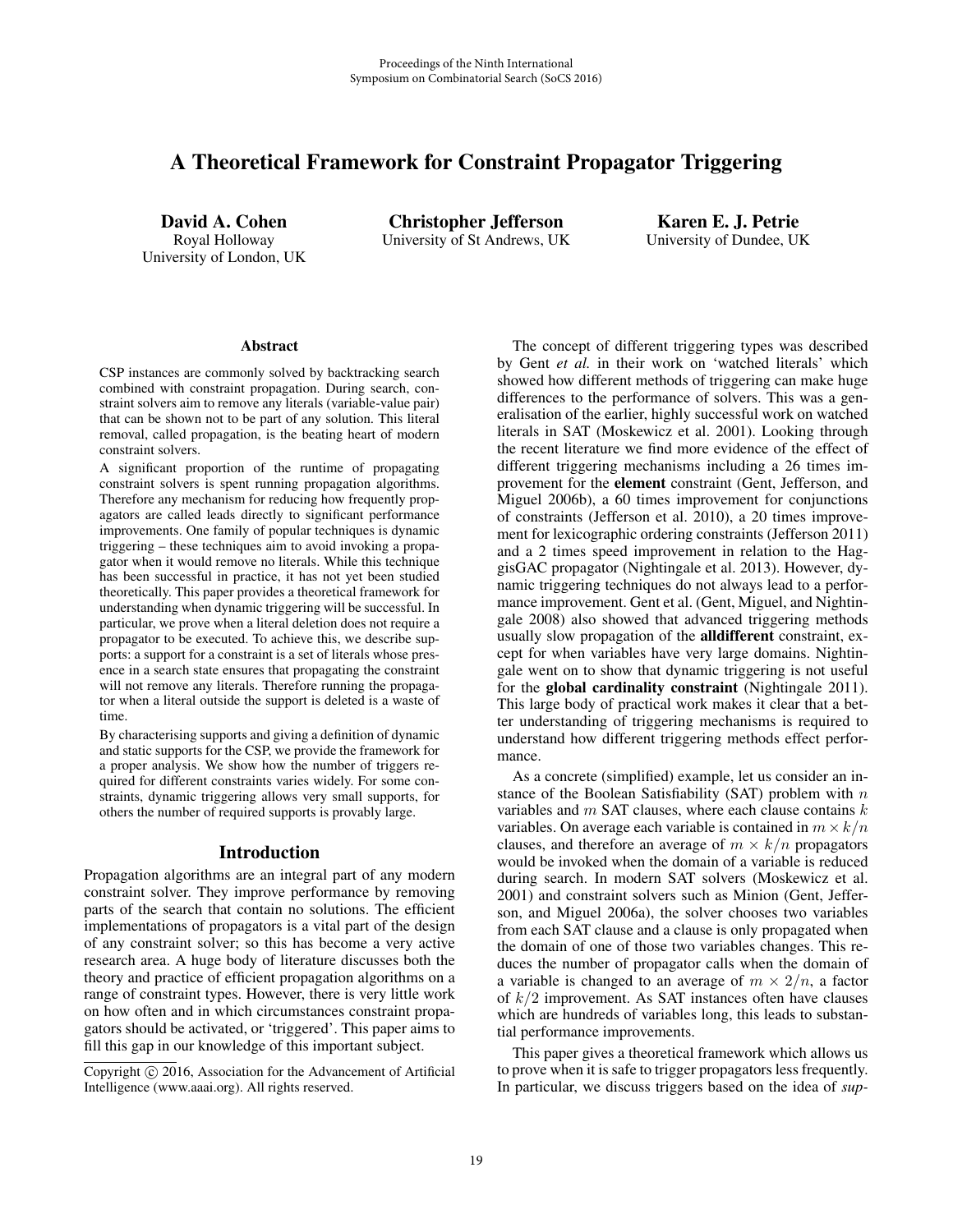*port*: a support for a constraint is a set of literals (variablevalue pairs) whose presence in a search state ensures that propagating the constraint will not remove any literals and so would be a waste of time. By only invoking the constraint when one of these literals is removed, we can greatly improve solver performance.

In choosing a support to act as a trigger for a constraint, there are some decisions to be made. If a literal in the support is removed during search, the constraint will then be propagated. What then should happen to the support, before the search proceeds? Static triggers use supports that are not changed when a literal is removed; they are set up before search starts and must then remain correct in any possible search state that could occur. Such supports have the advantage that they are simple to implement and reason about. Some solvers only support static triggers, or have limited support for moving and removing triggers during search.

Dynamic triggers on the other hand can change the support whenever the propagator is invoked. The Gecode (Gecode Team 2006) and the Minion (Gent, Jefferson, and Miguel 2006a) solvers support both dynamic and static triggers.

This paper provides a theoretical framework for proper analysis and comparison of dynamic and static triggers, and shows how verifying the correctness of triggers of a constraint can be harder than propagating the constraint.

There are a range of other successful methods of reducing the time spent on propagation, these include not invoking propagators when the work they will perform will be non-zero, but not worth the time taken (Katriel 2006; Boisberranger et al. 2013); allowing propagators to hook more directly into the changes made to variables, so they can ignore changes they do not care about (Lagerkvist and Schulte 2007), and considering the effect of a variable change on a group of propagators simultaneously (Lagerkvist and Schulte 2009). In this paper we consider a single question – when does the removal of a single literal not require a propagator to be invoked. This work can be used in combination with these other papers, as a pre-processing check – if no propagation can occur, there is no need to perform any other checks.

In the next section we define the CSP problems and propagators. Then, we define a support for a constraint in a search state, show how to find minimum dynamic supports, and show the complexity of verifying the correctness of supports. Finally we discuss the trade-offs between dynamic and static supports in search.

#### **Definitions**

Although this paper discusses when propagation algorithms should be triggered rather than how they should work, we still need to define propagation algorithms and how they operate. We begin by defining a CSP:

**Definition 1.** A CSP instance, P, is a triple  $\langle V, D, C \rangle$ , where:  $V$  is a finite set of **variables**;  $D$  is a function from variables to their **domain**; and  $C$  is a set of **constraints**.

A literal of P is a pair  $\langle v, d \rangle$ , where  $v \in V$  and  $d \in$  $D(v)$ . For any subset  $\overline{W} \subseteq V$  an **assignment** to W is a set consisting of precisely one literal for each variable in W.

Each constraint c is a pair  $\langle \sigma, \rho \rangle$  where  $\sigma \subseteq V$  is a set of variables called the **scope** of c and  $\rho$  is the set of **allowed assignments** to  $\sigma$  for c.

We will use the notation  $\sigma(c)$  to denote the scope of c and  $\rho(c)$  to denote the allowed assignments for c.

Given a constraint c, an assignment A to  $\sigma(c)$  satisfies c if  $A$  is an assignment allowed by  $c$ . A **solution** to  $P$  is any assignment to  $\bar{V}$  that satisfies all the constraints of  $\bar{P}$ .

In this paper, we consider solving CSP instances using a backtracking constraint solver. Such solvers work with search states:

**Definition 2.** Let  $P = \langle V, D, C \rangle$  be a CSP instance. A search state is either the empty set, or a set of literals containing at least one literal for each variable in  $V$ . Given a CSP variable X, we define  $S_X = \{i | \langle X, i \rangle \in S\}.$ 

For any search state S, we define an **S**-assignment to be an assignment that contains only literals in S. For any search state  $S$  and any constraint  $c$  we define the  $S$ -assignments of c, denoted  $S(c)$ , to be those assignments in  $\rho(c)$  which are contained in S.

For any set of literals T we define the variables of **T**, denoted  $V(T)$ , to be the variables for which T contains at least one literal.

Note that the definition of a search state assumes that in any state except the empty set, there is at least one literal for every variable – we assume that the solver is responsible for dealing with the complete wipe-out of a domain, rather than each constraint individually.

Search states can be changed in two ways, by propagation and by branching. The aim of propagation is to achieve some level of consistency for each constraint and to maintain it as the search state changes. Definition 3 gives a basic definition of a propagator. Further discussion of the basic definition of a propagator can be found in (Green and Jefferson 2008).

**Definition 3.** A propagator  $p_c$  for a constraint c is a function from search states to search states which satisfies the following conditions for any search states  $S$  and  $T$ :

Non-increasing:  $p_c(S) \subseteq S$ .

- **Solution Preserving:** If  $A \subseteq S$  is an assignment to  $\sigma(c)$ that is allowed by c, then no literal in A is removed by  $p_c$ , i.e.  $A \in S(c) \implies A \subseteq p_c(S)$ .
- Detects Failure: If S allows a single assignment to  $\sigma(c)$ and this assignment does not satisfy c, then  $p_c(S) = \{\}.$

Example 1 gives an example of a propagator for a simple constraint. Even for this constraint we can see there are a variety of different propagators available. Definition 4 defines a relationship between propagators in terms of their strength.

**Example 1.** Consider the constraint c defined as  $X \leq Y$ , where X and Y have initial domain  $\{1,\ldots,n\}$ . Given a search state S, a propagator  $p_c$  for c must not remove any literal  $\langle Y, i \rangle$  from S where  $i > min(D_X)$ , as it is part of a solution, and similarly it cannot remove any literal  $\langle X, i \rangle$ where  $i < max(D<sub>Y</sub>)$ . It can remove any (or all) of the other literals in S. The only deletion which must be performed is that  $p_c(S) = \{\}$  when  $|S_X| = |S_Y| = 1$ , and those two literals make an assignment which does not satisfy c.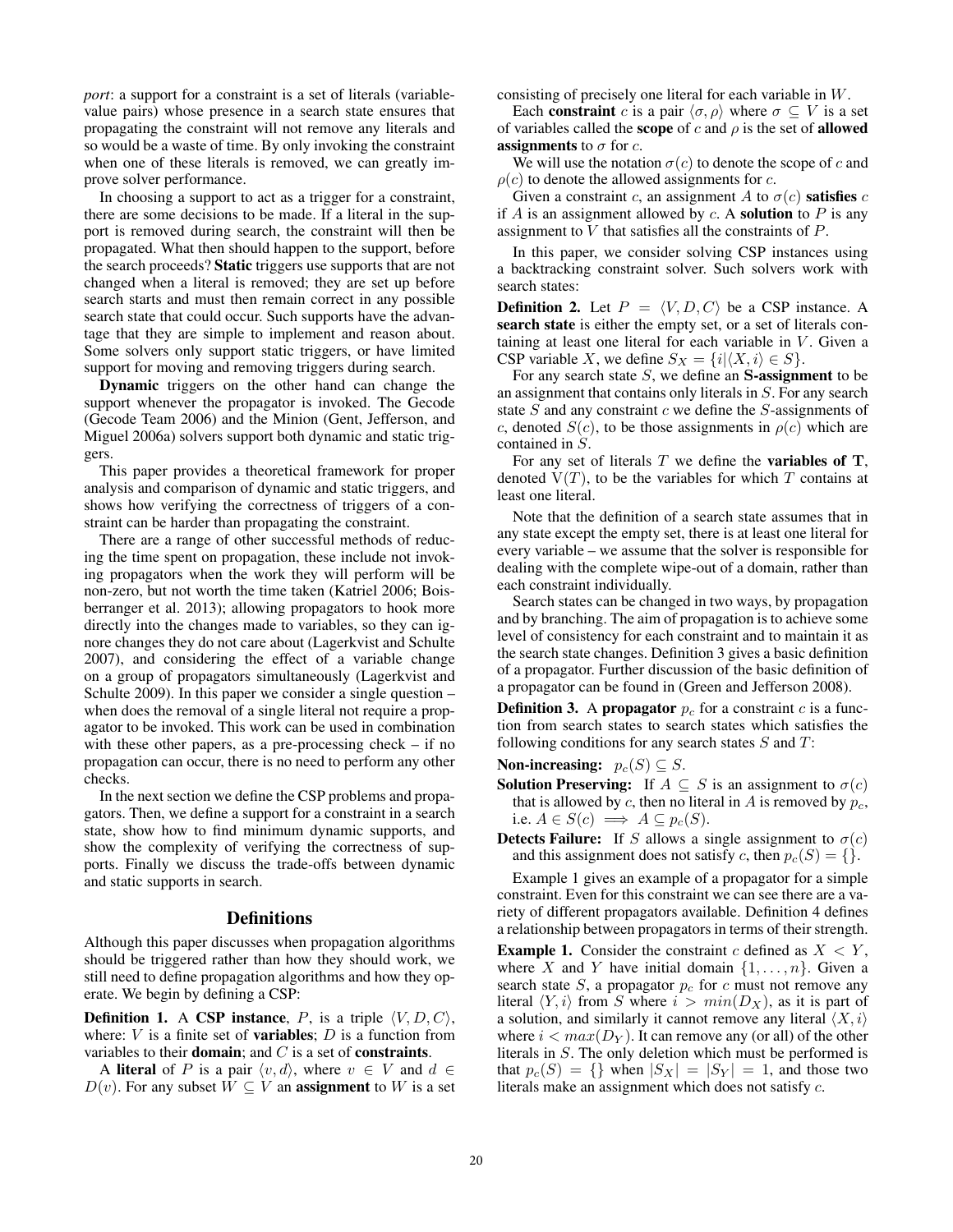**Definition 4.** If  $p_c$  and  $p'_c$  are two propagators for a constraint c,  $p_c$  is **stronger** than  $p_c$  if for any search state S,  $p_c(S) \subseteq p_c(S)$ .

Different levels of strength have been defined for propagators; in this paper, we shall be concerned mainly with Generalised Arc Consistency,  $(GAC<sub>c</sub>)$ , the strongest possible propagator for a constraint  $c$ , and the Assignment propagator (Assign<sub>c</sub>), the weakest propagator for a constraint  $c$ .

**Definition 5.** For a constraint  $c$ , search state  $S$  and variable  $v \in \sigma(c)$ , we define the propagator  $GAC_c(S)$  as follows: the literal  $\langle v, d \rangle \in \text{GAC}_c(S)$  if and only if there exists some assignment  $\pi \in S(c)$  with  $\langle v, d \rangle \in \pi$ . This is the strongest possible propagator for c.

It is common to refer to a search state  $S$  as being "Generalised Arc Consistent (GAC)" with respect to a constraint if  $GAC<sub>c</sub>(S) = S$ . We will use this terminology in this paper.

In contrast to  $GAC<sub>c</sub>$ , which guarantees the most propagation, the Assignment propagator (given in Definition 6) is the propagator which performs the least possible propagation.

**Definition 6.** For any search state  $S$  and constraint  $c$ , the assignment propagator  $\mathrm{Assign}_c$  is defined as:

- If S contains more than one literal for any variable in  $\sigma(c)$ , Assign<sub>c</sub> $(S) = S$ .
- If S contains exactly one literal from each variable in  $\sigma(c)$ , then consider the assignment A represented by these literals. If A is allowed by c then  $\text{Assign}_{c}(S) = S$  else Assign<sub>c</sub> $(S) = \{\}.$

Some GAC and Assign propagator examples are given in Examples 2 and 3.

**Example 2.** Consider the constraint  $c = X \lt Y$ , given earlier in Example 1. Then  $GAC_c(S)$  is the union of  $\{ (X, i) | i \in G \}$  $S_X, i < max(S_Y)$ } and  $\{ \langle Y, j \rangle | j \in S_Y, j > min(S_X) \}$ . This removes all domain values which are not in a solution.

The assign propagator for  $c$  is easier to define. Assign<sub>c</sub>(S) = S, unless  $|S_X| = |S_Y| = 1$ . In this case Assign<sub>C</sub> $(S) = S$  if the single assignment contained in S satisfies  $X \leq Y$ , else it is the empty search state.

**Example 3.** The element constraint  $M_x = y$  has scope  ${x, y}$ ∪{ $M_d | d \in D(x)$ }. An assignment S is allowed precisely when it contains the literals  $\{\langle x, d \rangle, \langle M_d, i \rangle, \langle y, i \rangle\}$ for some  $d$  and  $i$ . That is, if  $x$  is assigned the value  $d$ , then  $M_d$  must be assigned the same value as y.

Given the CSP  $\langle V, D, C \rangle$ , where  $V = \{x, y, m_1, m_2, m_3\},\$  $D(x) = \{1, 2, 3\}, D(y) = \{3, 4, 5\}, D(m_1) = \{1, 2\}$  and  $D(m_2) = D(m_3) = \{1, 2, 3, 4\}$ . Further suppose that  $c \in$ C is the **element** constraint  $M_x = y$ .

Given the search state  $S = \{ \langle v, d \rangle \mid v \in V, d \in D(v) \},\$ then GAC<sub>c</sub> removes the literals  $\langle y, 5 \rangle$  and  $\langle x, 1 \rangle$  from S. Assign<sub>c</sub> $(S) = S$ , as x (along with the other variables) has more than one domain value remaining in S.

When considering multiple constraints simultaneously, there are higher levels of consistency than GAC, for example path consistency (Mackworth and Freuder 1985). These higher levels of consistency can be considered as a single propagator on the conjunction of a set of constraints.

## Supporting Propagators

In many cases once a propagator has been called, the propagator need not be reinvoked until many more literals have been removed. Therefore, there are potential savings in propagation effort if we can avoid invoking or even considering a propagator when it is unnecessary. This is the case when we can prove that running it would not lead to further literal deletions. We shall do this by creating supports for propagators, which represents when a propagator may have to be called again and more importantly when we can prove it does not have to be called.

We shall pay special attention to both the GAC and Assign propagators, as they are the extremal cases, but our results unless explicitly stated otherwise apply to all propagators. We begin by defining a *support* for a propagator.

**Definition 7.** Let c be a constraint,  $p_c$  be a propagator for c and S be a search state. We say that a set of literals  $U \subseteq S$ is a support for  $p_c$  in S if it satisfies:

For all search states S', where  $U \subseteq S' \subseteq S$ ,  $p_c(S') = S'$ .

The purpose of supports is to avoid invoking propagators. Given a propagator  $p_c$ , a search state S and a support  $U$ , there is no need to call  $p_c$  until at least one literal from U has been removed from S. Supports can therefore allow constraint propagation to be much more efficient. The smaller the support, the easier it is to avoid propagation. Conversely, in the worst case, if the support contains every literal in  $S$ , it is no help.

Note that the definition of support does not require that once a literal in the support is lost, then propagation will inevitably delete literals.

**Example 4.** Let c be the constraint  $X \leq Y$  with initial domains  $\{1,\ldots,n\}$ , as in Example 1. Let S be a search state in which  $GAC_c(S) \neq S$ , or equivalently the domains are not GAC. It is easy to see that there is no support for the constraint in S: observe that  $GAC_c(S) \neq S$ . Now consider a search state S where  $GAC_c(S) = S$ .

If  $max(S_X) < min(S_Y)$ , then all assignments in S satisfy c, and so we can use an empty support (or any set of literals). Consider then the case where  $max(S_X) \geq$  $min(S_Y)$ . Our support must contain a literal  $l_1 = \langle Y, d \rangle$ where  $l \in S$  and  $d > max(S_X)$ , to support the literal  $\langle X, max(S_X) \rangle$ , and similarly a literal  $l_2 = \langle X, d \rangle$  where  $l \in S$  and  $d < min(S_Y)$ . The support can also contain any other literals.

**Example 5.** Let c be the **element** constraint  $m_x = y$  and consider the propagator  $GAC<sub>c</sub>$  for c, as in Example 3. We will demonstrate one class of supports for element, from (Gent, Jefferson, and Miguel 2006b).

Let S be a search state in which  $GAC_c(S) \neq S$ , or equivalently the domains are not GAC. It is easy to see that there is no support for the constraint in S: observe that  $GAC<sub>c</sub>(S) \neq$ S. Now consider a search state S where  $GAC_c(S) = S$ , and there are at least two literals of  $x \{ \langle x, i \rangle, \langle x, j \rangle \} \subseteq S$ . Consider any set  $U$  where:

- $\{\langle v, d \rangle \mid \langle v, d \rangle \in S, v \in \{x, y\}\} \subseteq U$ .
- For all  $\langle y, d \rangle \in S$ , there exists  $i \in D(x)$  with  $\langle m_i, d \rangle \in$ U.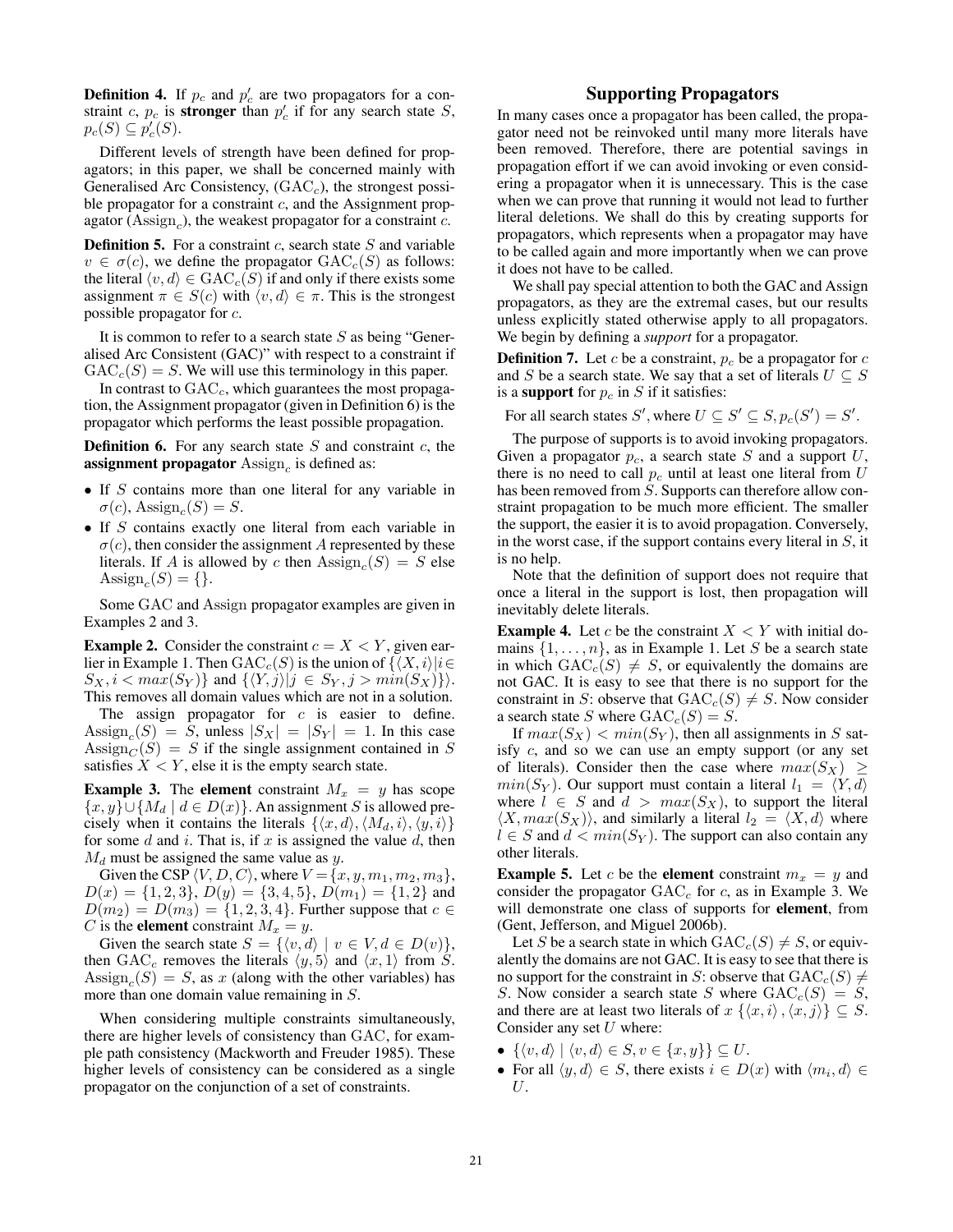• For all  $\langle x, i \rangle \in S$ , there exists  $d \in D(y)$  with  $\langle m_i, d \rangle \in$ U.

We want to show that for any search state S' where  $U \subseteq$  $S' \subseteq S$ , that  $GAC_c(S') = S'$ , and therefore U is a support. For any literal  $\langle y, d \rangle \in S$ , since U contains a pair of literals  $\{(M_i, d), (x, i)\}\subset S$ , any assignment containing these and  $\langle y, d \rangle$  satisfies  $m(x) = y$ . Similarly U supports any  $\langle x, i \rangle \in$  $\widetilde{S}$  as  $U$  contains some pair  $\langle y, d \rangle$ ,  $\langle m_i, d \rangle$ . Finally, all literals of the form  $\langle M_i, d \rangle$  will be supported, because there will exist some triple  $\{ \langle m_j, d' \rangle, \langle x, \overline{j} \rangle, \langle y, d' \rangle \}$ , where  $i \neq j$ , as there are at least two literals of  $x$  in  $S$ .

One obvious question is how propagator strength effects the size of supports. Unfortunately, stronger propagators (which in general lead to smaller searches) require larger supports, as Theorem 1 shows. This leads to an inevitable trade-off between propagation strength and support size.

**Theorem 1.** Given two propagators  $p_c$  and  $q_c$  for a constraint c, where  $p_c$  is stronger than  $q_c$ , then if U is a support for the search state S for  $p_c$ , then it will be a support for  $q_c$ .

*Proof.* From the definition of support, for all search states S', where  $U \subseteq S' \subseteq S$ ,  $p_c(S') = S'$ . As  $q_c$  is a weaker propagator than  $p_c$ , then  $p_c(S') \subseteq q_c(S')$  and  $q_c(S') \subseteq S'$ from the definition of propagator, so  $q_c(S') = S'$ .

Jefferson (Jefferson 2011) showed that while GAC propagator of the lexicographic ordering constraint on two arrays of length *n* can require supports of size  $2 \times n$ , a slightly weaker propagator could achieve supports of size 2. This greatly increased the speed of the solver, as the slightly larger search was outweighed by the decreased propagator invocations.

The following theorem gives a simple characterisation of supports for GAC propagators, which will allow determination of minimum supports.

**Theorem 2.** Given a constraint  $c$ , a set of literals  $U$  is a support in S for  $GAC_c$  if and only: For any literal  $\langle v, d \rangle \in S$ and any S-assignment A to the variables in  $\sigma(c)$  – V(U) ∪  $\{v\}$  which contains  $\langle v, d \rangle$ , there exists an assignment  $A'$  to  $\sigma(c)$  where  $A \subseteq A', A' - A \subseteq U$  and A' satisfies c.

*Proof.* Firstly suppose that  $U$  is a support in  $S$  for  $c$ . If  $U$ is empty then any search state  $S' \subseteq S$  has  $GAC_c(S') =$  $S'$  and so every  $S$ -assignment is in  $c$ . Otherwise, choose any  $u \in V(U)$  and consider a S-assignment A to  $(\sigma(c) - V(U)) \cup \{u\}$ . Let  $S' = U \cup \{\langle v, d \rangle \mid \langle v, d \rangle \in$  $A, v \neq u$   $\cup$   $\{(v, d) \mid \langle v, d \rangle \in S, v \notin \sigma(c)\}$ . We know that  $GAC_c(S') = S'$  as  $U \subseteq S'$ . We now appeal to the definition of GAC: For any  $\langle v, d \rangle \in S'$  where  $v \in \sigma(c)$  there exists some assignment  $\pi \in S'(c)$  with  $\langle v, d \rangle \in \pi$ . This is precisely what is required.

We will now prove when the condition of our theorem holds,  $U$  is a support. If every  $S$ -assignment satisfies  $c$  then certainly  $GAC_c(S') = S'$  for any search state  $S' \subseteq S$  and any  $U$  is a support. These are the only constraints where the empty set is a support. Assume therefore  $V(U)$  is not empty and that for any  $u \in V(U)$  and any S-assignment A to  $(\sigma(c) - V(U)) \cup \{u\}$  there exists a U-assignment B to  $V(U) - \{u\}$  such that the assignment  $A \cup B$  satisfies c.

Choose any search state S' where  $U \subseteq S' \subseteq S$ . We have to show that  $GAC_c(S') = S'$ . Again we appeal to the definition of GAC: For any  $\langle v, d \rangle \in S'$  where  $v \in \sigma(c)$  we need to show that there exists some assignment  $\pi \in S'(c)$ with  $\langle v, d \rangle \in \pi$ .

There are two cases. Either  $v \in V(U) \cap \sigma(c)$  or  $v \in \sigma(c)$  –  $V(U)$ . In the first case we can choose any  $S'$ -assignment to  $(\sigma(c) - V(U)) \cup \{v\}$  containing  $\langle v, d \rangle$  and there exists an appropriate U-assignment to  $V(U) - \{v\}.$ 

In the second case, since  $V(U) \cap \sigma(c)$  is not empty, we can choose any  $u \in V(U) \cap \sigma(c)$  and any S'-assignment to  $(\sigma(c) - V(U)) \cup \{u\}$  containing  $\langle v, d \rangle$  and there exists an appropriate U-assignment to  $V(U) - \{v\}.$ 

Examples 6, 7 and 8 uses Theorem 2 to give some minimal GAC supports, showing how some constraints need very small sets of supports while other like alldifferent require very large sets.

**Example 6.** Consider the constraint c defined as  $B_1 \vee \cdots \vee$  $B_n$  over n boolean variables  $B_1, B_2, ..., B_n$ , a search state S and support U.

Is there exists a variable  $B_i$  where  $\langle B_i, \text{FALSE} \rangle \notin S$ , then  $\langle B_i, \text{TRUE} \rangle$  must be in S. This means all S-assignments satisfy c, the constraint is entailed and the support can be empty. Further, if there is only a single variable  $B_i$  where  $\langle B_i, \text{TRUE} \rangle \in S$ , then in any S-assignment which satisfies  $c, B_i$  = TRUE. GAC propagation therefore removes  $\langle B_i, \text{FALSE} \rangle$  from S and the constraint is true for all assignments in the search state and therefore can have an empty support.

We now consider the search states where  $\{\langle B_i, \text{FALSE} \rangle | i \in \{1...n\}\}\subseteq S$  and  $|\{\langle B_i, \text{TRUE} \rangle | i \in \{1...n\}\}\subseteq S$  $\{1...n\} \cap S$  ≥ 2. The minimal supports for these search states are of the form  $\{ \langle B_i, \text{TRUE} \rangle, \langle B_j, \text{TRUE} \rangle \}$  for  $i \neq j$ , where these supports are contained in S. To see this, if we reduced our search state to contain only one TRUE literal, then the FALSE must be removed for that variable, as discussed above. As long as two TRUE literals exist, propagation cannot occur as we do not know which variable will be assigned to a solution. Note, the constraint may become entailed by some FALSE literal being removed by search or another constraint, but this does not effect the correctness of the support.

**Example 7.** Consider the **parity** constraint  $c$  defined as  $(\sum_{i=1...n} b_i) \mod 2 = 0$  where  $b_1...b_n$  have domain  ${0, 1}$ , and a search state S where  $GAC_c(S) = S$ .

If S contains one literal for every variable, then the assignment represented by these literals must satisfy  $c$ . If  $S$  contained two literals for one variable  $b_i$ , then there are exactly two S-assignments, which differ only on their assignment to  $b_i$ . Exactly one of these assignments will satisfy c and therefore one of the two literals of  $b_i$  in S should be removed by GAC propagation.

Therefore, we can assume  $S$  contains both literals of at least 2 variables. We will show in this case, any support  $U$ for  $c$  must contain both literals of two variables. From Theorem 2, we must be able to extend any S-assignment to any single variable  $b_i$  and all variables not in U, using only literals from U, an S-assignment of  $\sigma(c)$  which satisfies c. As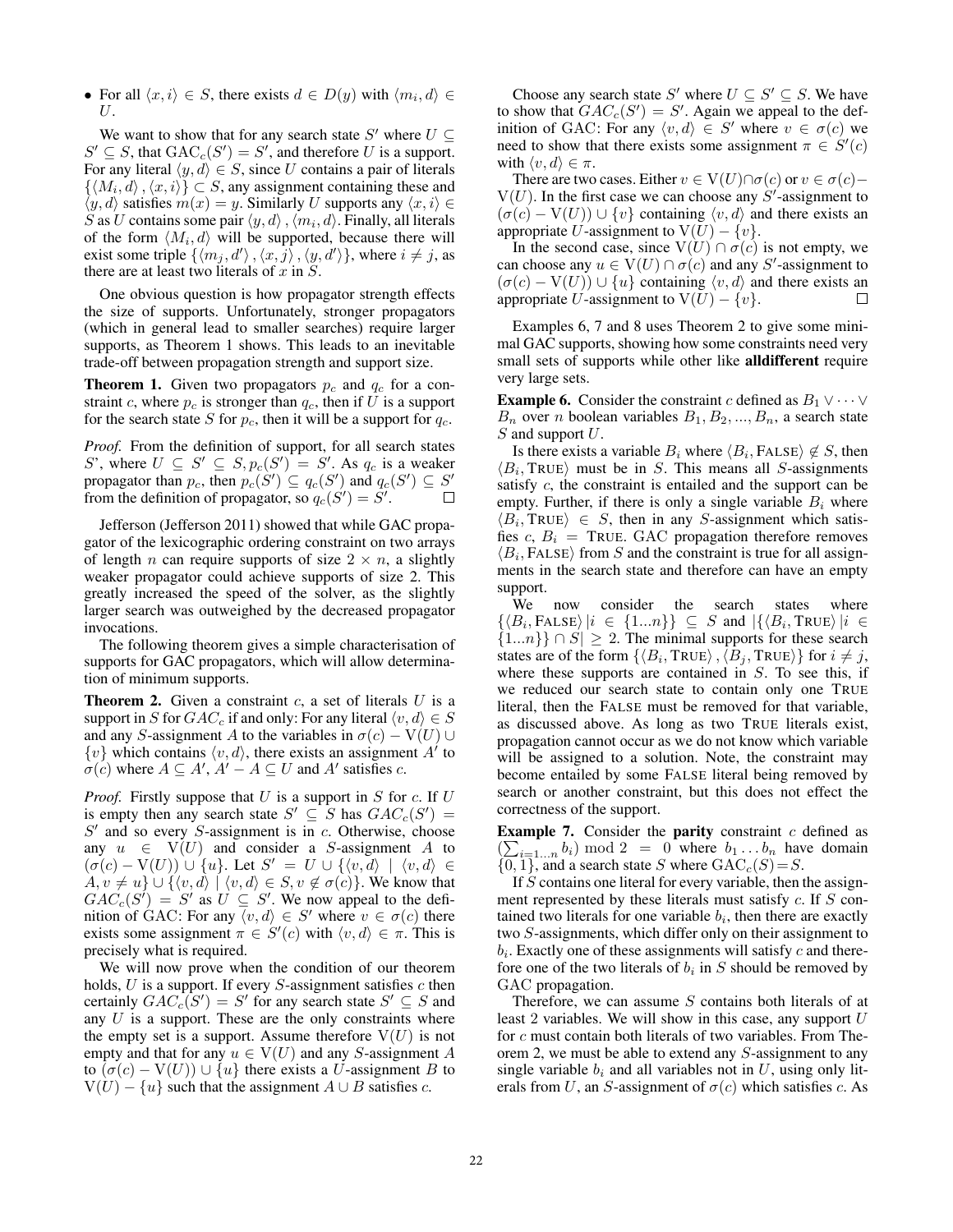long as there exists some  $b_i$  (with  $i \neq j$ ) where both literals of  $b_i$  are in U, we can always satisfy this condition, as taking any  $S$ -assignment which does not satisfy  $c$  and changing the assignment to  $b_j$  will give an assignment which satisfies c. The final case is supporting the variable  $b_i$ . By the same argument this requires another variable  $B_k$  which has both literals in the support.

Example 8. Consider the alldifferent constraint on an array of variables  $X_1, \ldots, X_n$ , of domain size  $\{1, \ldots, n\}$ . Consider a single literal  $l = \langle X_i, j \rangle$ . In any satisfying assignment, no other variable can be assigned  $j$ , and therefore given a search state S which contains  $\langle X_k, j \rangle$  for some  $k \neq i$ , a support for S must contain some literal  $\langle X_k, l \rangle$ , for  $l \neq j$ . If S contains  $\langle X_i, l \rangle$ , then the support must also contain  $\langle X_k, m \rangle$ , for some  $l \neq m$ . This means that for many domains, supports must contain at least  $2 \times n$  literals (they may have to contain more). The support used by Nightingale et al. (Nightingale 2011) contained  $3 \times n$  literals. The required number of literals is between 2 and 3 times the number of unassigned variables, and varies by domain.

Characterising supports for Assign propagators is much simpler.

**Theorem 3.** Given a constraint  $c$  and a search state  $S$ , then a set of literals  $U \subseteq S$  is a support in S for Assign, if and only if one of the following is true:

- $\bullet$  U contains more than one literal for at least one variable in  $\sigma(c)$ .
- U contains at most one literal for each variable in  $\sigma(c)$ and any S-assignment to  $\sigma(c)$  which contains U satisfies c.

*Proof.* Assign<sub>c</sub> only removes literals when the current search state consists of exactly one literal for each variable v in  $\sigma(c)$ , and the assignment represented by these literals does not satisfy c. If U contains more than one literal for any variable in  $\sigma(c)$ , then in any search state S' with  $U \subseteq S' \subseteq S$ ,  $\text{Assign}_c(S') = S'.$ 

If U contains at most one literal for each variable in  $\sigma(c)$ , then for  $U$  to be a correct support there must be no assignment to the variables in  $\sigma(c)$  that contains the literals in U and does not satisfy c, as the search state  $S'$  containing only this assignment would satisfy  $U \subseteq S' \subseteq S$ , but  $\text{Assign}_c(S') = \emptyset$ . Otherwise, As propagators do not have to consider search states where any variable has no literals, any search state S' where  $U \subseteq S' \subseteq S$  satisfies Assign<sub>c</sub> $(S') = S'.$ 

We can generalise the supports given in Example 7, which required 2 literals on 2 variables, to a much larger class of propagators. To do this we first need to define the Forward Checking propagator.

Definition 8. The Forward Checking propagator for a constraint  $c$ ,  $FC_c$ , is defined on a search state S as follows:

- 1. If more than one variable in  $\sigma(c)$  has more than one literal in S, then  $FC_c(S) = S$ .
- 2. If no variable in  $\sigma(c)$  has more than one literal in S, then if the single S-assignment to  $\sigma(c)$  does not satisfy c then  $FC_c(S) = \{\},$  else  $FC_c(S) = S$ .

3. If exactly one variable  $v \in \sigma(c)$  has more than one literal in S, then FC<sub>c</sub> removes from S each literal  $\langle v, i \rangle \in S$ where the unique *S*-assignment to  $\sigma(c)$  containing  $\langle v, i \rangle$ does not satisfy c.

Unlike GAC propagators, forward checking propagators always require small supports, as Theorem 4 shows.

**Theorem 4.** Consider a constraint  $c$  and a search state  $S$ . If there exists  $x_1, x_2 \in \sigma(c)$  where S contains two literals for both  $x_1$  and  $x_2$ , then any set of literals containing two literals from S for each of two different variables, is a correct support for  $FC_c$ . If S contains more than one literal from at most one variable in  $\sigma(c)$ , then the empty support is correct for  $FC_c$ .

*Proof.* The Forward Checking propagator cannot remove any literals until only one variable has more than one value. As long as two variables each have two values, this cannot occur. When only one variable is allowed more than one value, the propagator has already removed all the literals that can be removed, at the point when the previous deletion of a value from the domain of another variable in  $\sigma(c)$  occurred. Any further reduction in the domains will not lead to further deletions by the propagator, so no support is required.

An example of the forward checking support from Theorem 4 is given in Example 7. Unlike Theorem 3, Theorem 4 does not categorise all minimal sets of supports, only showing a size four support is always sufficient. We can use the supports from Theorem 4 to also support GAC propagators for constraints where  $FC_c = GAC_c$ . Definition 9 defines when a constraint is trivially fixable, which Theorem 5 shows is equivalent to the constraint satisfying  $FC_c = GAC_c$ . This means that for trivially fixable constraints we can find size 4 supports for  $GAC<sub>c</sub>$ .

**Definition 9.** A constraint  $c$  is **trivially fixable** if, given any assignment to  $\sigma(c)$  that is not allowed by c, changing the assignment of any variable to a different value creates an assignment that is allowed by  $c$ . Constraints with this property include **parity** (from Example 7);  $\sum c_i * x_i \neq y$  where the constants  $c_i$  are not zero; and  $\prod x_i \neq y$  as long as 0 is not in the domain of any  $x_i$ .

**Theorem 5.** A constraint  $c$  is trivially fixable if and only if  $GAC_c = FC_c.$ 

*Proof.* First, let us consider a trivially fixable constraint, c. In a search state  $S$  where at least two variables are allowed more than one literal, then given any S-assignment A which contains a literal  $l$ , either  $A$  satisfies  $c$ , or we can change at least one assignment in A other than  $l$  to produce  $A'$ , which will satisfy  $c$  by the definition of trivially fixable. Propagation can only occur when  $S$  contains more than one literal for exactly one variable, where  $FC<sub>c</sub>$  removes the same set of literals  $GAC_c$  would remove. Therefore  $FC_c = GAC_c$  for trivially fixable constraints.

For a constraint  $c$  that is not trivially fixable, we will construct a search state in which  $FC<sub>c</sub>$  does not remove any literals, but  $GAC<sub>c</sub>$  will. Since c is not trivially fixable, there must exist assignments  $A$  and  $A'$ , which differ in the value of only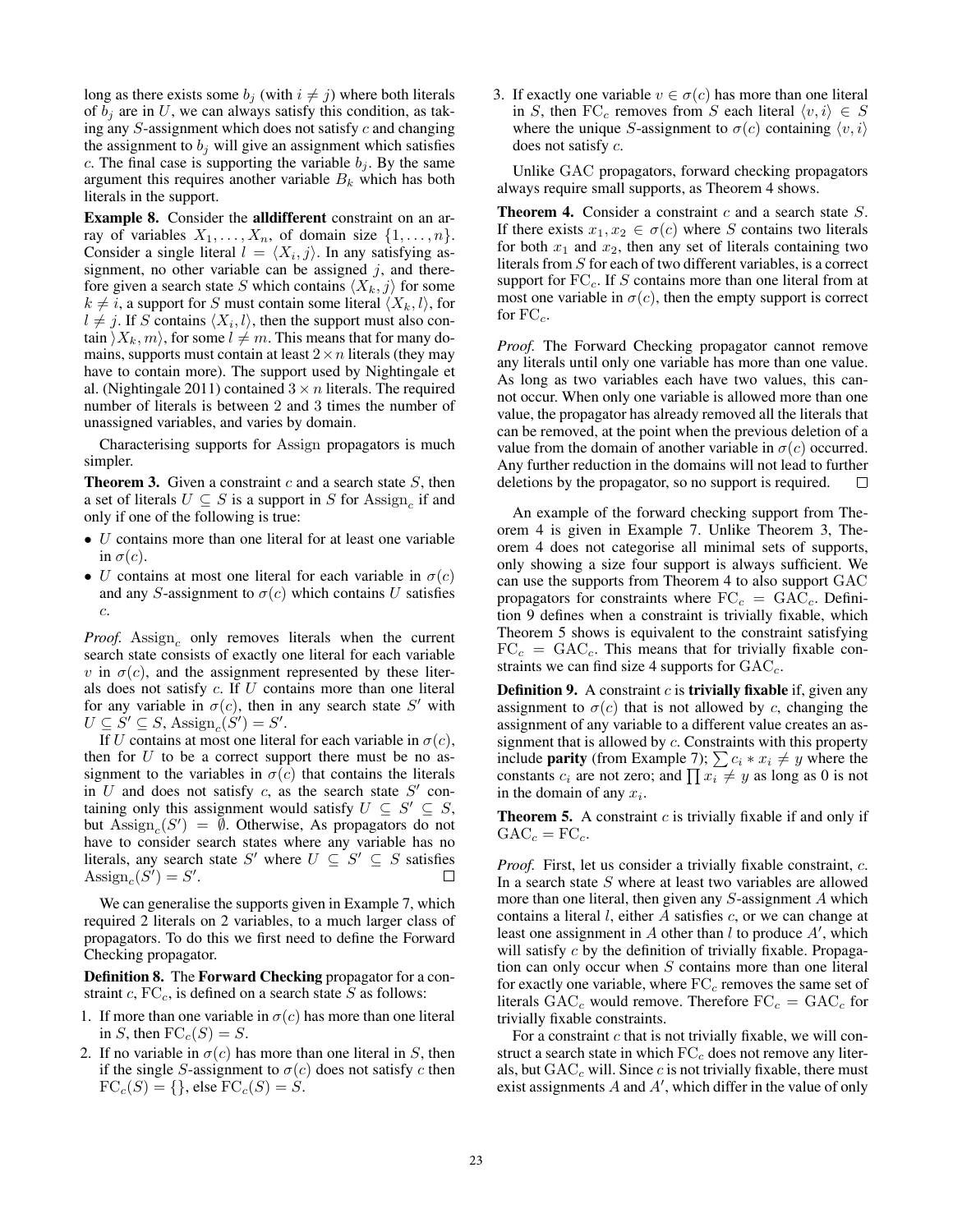one variable, say  $v$ , and neither of which satisfies  $c$ . Let  $v'$ be another variable that has more than one value: suppose its value in A and A' is d, and it has another value  $d'$ . Consider the search state  $S$  which consists of the literals in  $A$  and A' and the literal  $\langle v', d' \rangle$ . FC<sub>c</sub> will not remove any literals from  $S$ , as  $S$  contains more than one literal from two variables. However, the literal  $\langle v', d \rangle$  cannot be extended to an  $S$ -assignment that satisfies  $c$ , because only the assignments A and  $A'$  contain it, and neither satisfies c. Hence,  $GAC_c$ will remove (at least)  $\langle v', d \rangle$ . Therefore, for constraints that are not trivially fixable,  $GAC_c \neq FC_c$ .

The Minion (Gent, Jefferson, and Miguel 2006a) constraint solver uses this result to provide small supports for GAC propagation of trivially fixable constraints. This section has shown how to verify the correctness of a support, and showed an important class of constraints (trivially fixable) which allow very small supports. Finding other classes which allow small supports is important future work.

#### Complexity of finding and verifying supports

Finding and verifying the correctness of supports can be much more difficult than propagation. In this section we will demonstrate a propagator which can be run in polynomial time but where checking if a support of a given size exists is NP-hard. Further we will show a propagator which is NPhard to execute, but  $\Pi_2^P$ -hard (Stockmeyer 1976) to check if a support is correct. First we will consider a variant of the 2 dimensional element constraint, given in Definition 10. The element2equality constraint is an unnatural constraint, designed specifically to easily prove finding supports can be difficult – the same results holds for GAC propagation of 2 dimensional element, but the proof is much longer, and more complicated, so must be ommited for space.

**Definition 10.** Given a matrix M of  $n \times n$  variables and variables  $X, Y, R, A, B$ , where each variable has domain  ${1..n}$ , the **element2equality** constraint is the constraint  $(M[X, Y] = R) \wedge (A = B).$ 

The simple propagator for element2equality is the propagator which performs the following five steps, given a search state S:

- 1. For each literal  $\langle A, i \rangle \notin S$ , remove  $\langle B, i \rangle$  and vice-versa.
- 2. For  $\langle X, x \rangle \in S$ , if there does  $\exists y \in \{1...n\}$ .  $\exists r \in \{1,...,n\}$  $\{1...n\}.$   $\langle M[x, y], r \rangle \in S$ , then remove  $\langle X, x \rangle$  from S.
- 3. For  $\langle Y, y \rangle \in S$ , if there does  $\exists x \in \{1...n\}$ .  $\exists r \in$  $\{1...n\}.\langle M[x,y], r \rangle \in S$ , then remove  $\langle Y, y \rangle$  from S.
- 4. For  $\langle R, r \rangle \in S$ , if there does  $\exists x \in \{1...n\}$ .  $\exists y \in$  $\{1...n\}.\langle M[x,y], r \rangle \in S$ , then remove  $\langle R, r \rangle$  from  $\tilde{S}$ .
- 5. If S contains a single literal for each of  $A, B, X, Y$  and R, then consider the literals  $\langle X, x \rangle$ ,  $\langle Y, y \rangle$  and  $\langle R, r \rangle$  in S for X, Y and R. If  $\langle M[x, y], r \rangle \in S$ , then do nothing, else return the empty set.

The propagator described in Definition 10 can be executed in polynomial time, as its description can be directly turned into code. The last condition ensures that when all variables are assigned, then the constraint checks the resulting assignment satisfies the constraint.

The reason for the simple propagator for **ele**ment2equality is given by Corollary 1, which proves that finding supports for this propagator is equivalent to tripartite perfect matching (Definition 11), proved to be NP-hard in (Karp 1972).

**Definition 11.** Given three disjoint sets  $A, B, C$  of size  $n$ , a tripartite graph on  $A, B, C$  is a set of tuples  $E$  where each element of E is of the form  $\langle a, b, c \rangle$  where  $a \in A, b \in B$  and  $c \in C$ . A tripartite perfect matching T for E on A, B and C satisfies  $T \subseteq E$ ,  $|T| = n$  and  $\forall i \in A \cup B \cup C$ , some tuple in  $T$  contains  $i$ .

Theorem 6 gives the form of supports of element2equality for a certain search states, which Corollary 1 will show match with finding tripartite graph matchings, and are thus NP-hard to find.

**Theorem 6.** Consider a matrix M of  $n \times n$  variables and variables  $X, Y, R, A, B$ , each with domain  $\{1..n\}$ , and a search state S of these variables where  $X, \overrightarrow{Y}, R, \overrightarrow{A}$  and B have their initial domains. Then a correct support for the constraint **element2equality** on  $S$  must contain all the literals of both A and B, and a literal of the form  $\langle M[x, y], r \rangle$ for each  $x, y, r \in \{1...n\}$ .

*Proof.* From Definition 10, if any literal from  $\langle A, i \rangle$  is removed, then propagation will remove  $\langle B, i \rangle$  and vice-versa. Therefore the support must contain all literals from both A and B. The second condition from Definition 10 requires the propagator remove  $\langle X, x \rangle$  if there are no literals of the form  $\langle M[x, y], r \rangle$  for some y and r. Therefore our support must contain at least one such literal (and similarly for  $Y$  and  $R$ ).

This is all the support we require  $-$  if none of the literals are removed then the last condition from Definition 10 cannot trigger, as the domains of both  $A$  and  $B$  will be com-П plete.

Corollary 1. Given the element2equality constraint on domains of size  $n$ , using the propagator given in Definition 10, finding if there exists a support of size  $n \times 3$  is NP-hard.

*Proof.* Consider a tripartite graph E on 3 sets of vertices  $A, B, C$  each of size n. We will transform the problem of finding a perfect matching for  $E$  into the problem of finding a support for **element2equality** of size  $n \times 3$ .

Assume that  $E$  contains at least one hyper edge for each vertex in  $A, B$  and  $C$ , else there is trivially no perfect matching. We will generate a search state  $S$  for element2equality of the form required by Theorem 6. The literals we use for matrix  $M$  will be those of the form  $\langle M[x, y], r \rangle$  where  $\langle x, y, r \rangle \in T$ , and the complete domains for each of  $X, Y, R, A, B$ .

A subset of  $T$  which forms a tripartite prefect matching can be transformed into a correct support by mapping each element of  $T$  to a literal of  $M$ , and adding the literals of both A and B. Similarly a support for element2equality of size  $n \times 3$  can be transformed into a tripartite perfect matching by taking the literals from  $M$  and taking the element of  $T$ which represents each one, as by Definition 10, this must contain a literal which contains each domain value of X, Y and R. П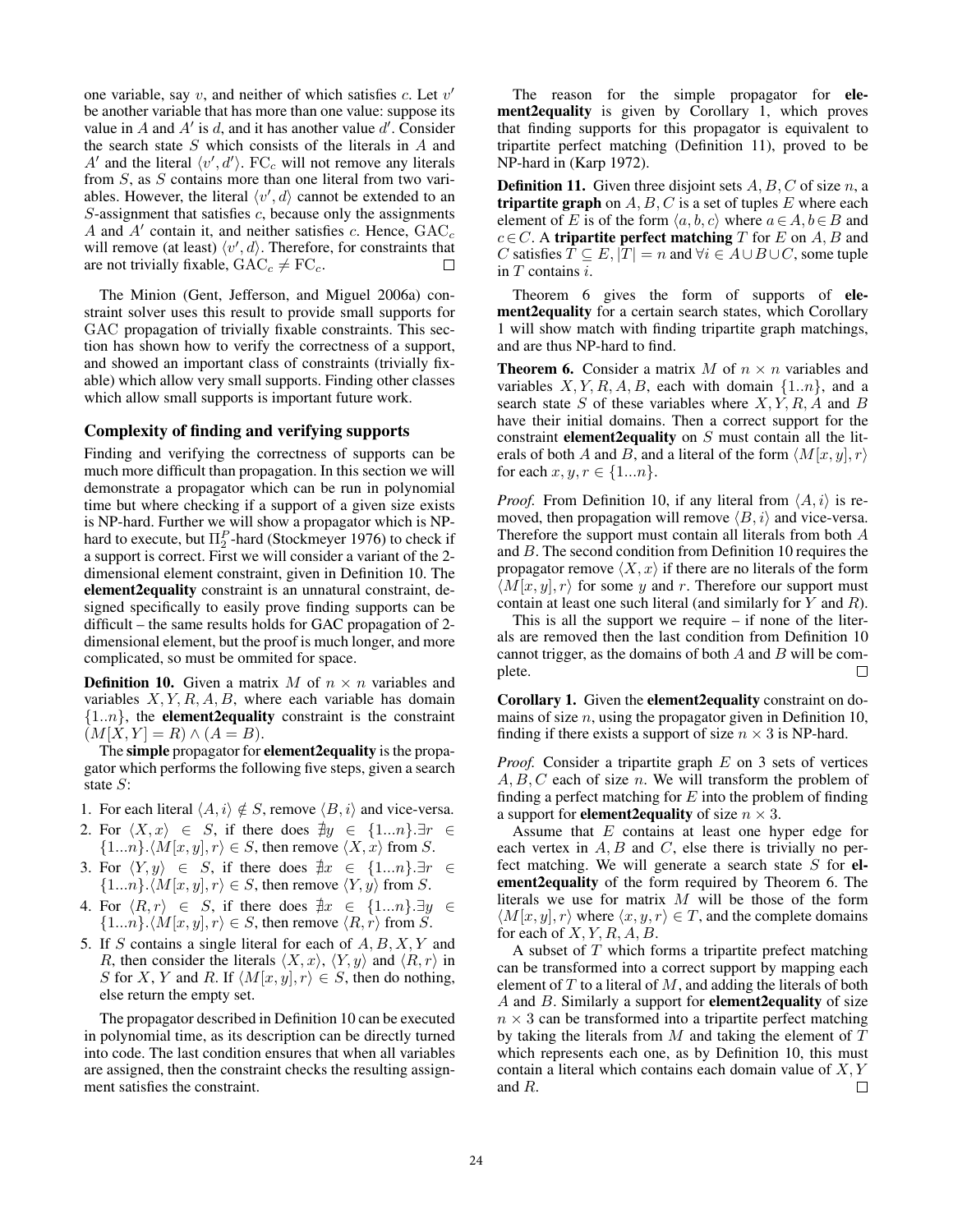We will now consider finding supports for NP-hard propagators. Examples of NP-hard propagators include symmetry breaking constraints (Jefferson et al. 2006) and bin packing constraints (Trick 2003).

Given a SAT instance s on variables  $x_1, \ldots, x_n, y_1, \ldots, y_m$ , the  $\Pi_2^P$  complexity class is equivalent to the problem of checking if for all assignments to the  $x_i$  variables there exists an assignment to the  $y_i$  variables which satisfies s. This complexity class is above NP-complete in the polynomial hierarchy, for more details see (Stockmeyer 1976). Proposition 1 shows an NP-hard propagator where checking if a support is correct is  $\Pi_2^P$ -hard.

**Proposition 1.** Consider the class of constraints  $c_S$ , which check if a SAT instance S on variables  $x_1, \ldots, x_n$  is satisfied. The propagator  $GAC_{cS}$  is NP-hard, while checking if a support for  $GAC_{cS}$  is correct is  $\Pi_2^P$ -hard.

Proof. Bessiere et al. show in (Bessière et al. 2004) that GAC propagating a constraint  $c$  is NP-hard if and only if the problem of checking if there exists a satisfying assignment to  $c$  within a search state is NP-hard. For the complete search state this is equivalent to solving  $S$ , so  $GAC_{cS}$  is NP-hard.

Take a SAT instance  $S$ , and create a new instance  $S'$  by adding a new boolean variable  $x$  to the variables of  $S$ , and the variable x to every clause of S.  $S'$  is true for any assignment where x is true, and in assignments where x is false  $S'$ is true if and only if  $S$  would be true for the same assignment. Assuming  $S$  has at least one satisfying assignment, then the initial search state for  $c_S$  satisfies  $GAC(S)$ .

Now, consider a support which contains  $\langle x, \text{TRUE} \rangle$  and every literal for some subset  $A$  of the variables in  $S$ . Is this a correct support? Using Theorem 2, every literal in every variable other than x is supported by  $\langle x, \text{TRUE} \rangle$ , and  $\langle x, \text{TRUE} \rangle$  is supported by any assignment containing it. Therefore the only literal we need to check for support is  $\langle x,$  FALSE). This will be a correct support when, for all assignments to the variables not in  $A$ , there exists an assignment to the variables in  $A$  which satisfies  $S$ . This is the definition of  $\Pi_2^P$ -hard.  $\Box$ 

This section has shown that finding small supports for a propagator can be harder than the propagator itself. This shows the importance of analysing classes of propagators to show when small supports can be found efficiently.

## Search-Dependant Supports

In the previous sections, we have analysed finding a support for a propagator and a search state. During search we move between search states and eventually a literal from a support will be removed. The option considered thus far in this situation is to find a new support for the propagator. We call this system dynamic supports.

Another option, considered in this section, is to build a single static support at the start of search and use it throughout. This is a more limited but has the advantage that it can be implemented in solvers both quickly and efficiently. For example, the Choco3 constraint solver (Charles Prud'homme 2014) only supports static triggers, as

triggers cannot be revoked during search. This section will show how to find static supports for constraints, and how they are often much larger than dynamic supports.

#### Generalised Supports

We begin by defining a static generalised support, which is correct in multiple parts of search, as it can contain literals which are not in the current search state. At any particular search state, to check if a static generalised support is valid, we simply ignore all literals not in this current search state.

**Definition 12.** A set  $U$  is a **static generalised support** for the propagator  $p_c$  in S if given any search state S' such that  $p_c(S') = S'$  and  $S' \subseteq S$ , then  $U \cap S'$  is a support for  $S'$ .

Using a single generalised support for the entire search is more limited than dynamic supports, because they are set at the beginning of search and then never change. For many propagators, static generalised supports will be very large, containing most or all of the literals in a given search state. In this section we will describe which literals can be omitted from a static generalised support for a GAC propagator.

**Definition 13.** Consider a search state  $S$ , a constraint  $c$ , and the search state  $S_{\text{GAC}} = \text{GAC}_c(S)$ . A literal  $l = \langle v, d \rangle$  in S is redundant if, given any  $S$ -assignment containing  $l$  which satisfies  $c$ , the assignment generated by replacing  $l$  with any other assignment to v contained in  $S_{\text{GAC}}$  also satisfies c.

An example of the redundant literals of a constraint is given below.

**Example 9.** Consider the constraint  $c = (x < y)$  on domains  $x, y \in \{1, 2, 3, 4\}$ . Then the domains of x and y after GAC<sub>c</sub> has been applied are  $x \in \{1,2,3\}, y \in \{2,3,4\}.$ As there is no assignment which satisfies c containing  $\langle x, 4 \rangle$ and  $\langle y, 1 \rangle$ , these two literals are trivially redundant. The only satisfying assignment containing  $\langle x, 3 \rangle$  is  $\{\langle x, 3 \rangle, \langle y, 4 \rangle\},$ and in this assignment we could replace  $\langle x, 3 \rangle$  with  $\langle x, 2 \rangle$  or  $\langle x, 1 \rangle$ , so  $\langle x, 3 \rangle$  is also redundant. Similarly,  $\langle y, 2 \rangle$  is redundant.

We will now show the importance of redundant literals. Theorem 7 shows that any literal which is not redundant must appear in any static generalised support. Corollary 2 uses this result to show that including all non-redundant literals produces any static generalised support.

**Theorem 7.** Given a constraint  $c$ , a static generalised support for the propagator  $GAC<sub>c</sub>$  in a search state S must contain every non-redundant literal for  $c$  in  $S$ .

*Proof.* Consider a non-redundant literal  $l = \langle v, d \rangle$  in S. We shall build a search state  $S' \subseteq S$  which contains l and satisfies  $GAC_c(S') = S'$ , and where  $GAC_c(S'-1) \neq S'-1$ . This will prove that  $l$  must be in any static generalised support.

Define  $T = GAC<sub>c</sub>(S)$  and consider a non-redundant literal  $l = \langle v, d \rangle$  in  $\widetilde{S}$ . By Definition 13, there is an  $S$ assignment containing l that satisfies c, so  $l \in T$ . As l is non-redundant there exists an  $S$ -assignment  $A$  containing  $l$ which satisfies c, and another literal  $l' = \langle v, d' \rangle \in T$ , such that the S-assignment A', generated from  $\overrightarrow{A}$  by replacing l by  $l'$ , does not satisfy  $c$ .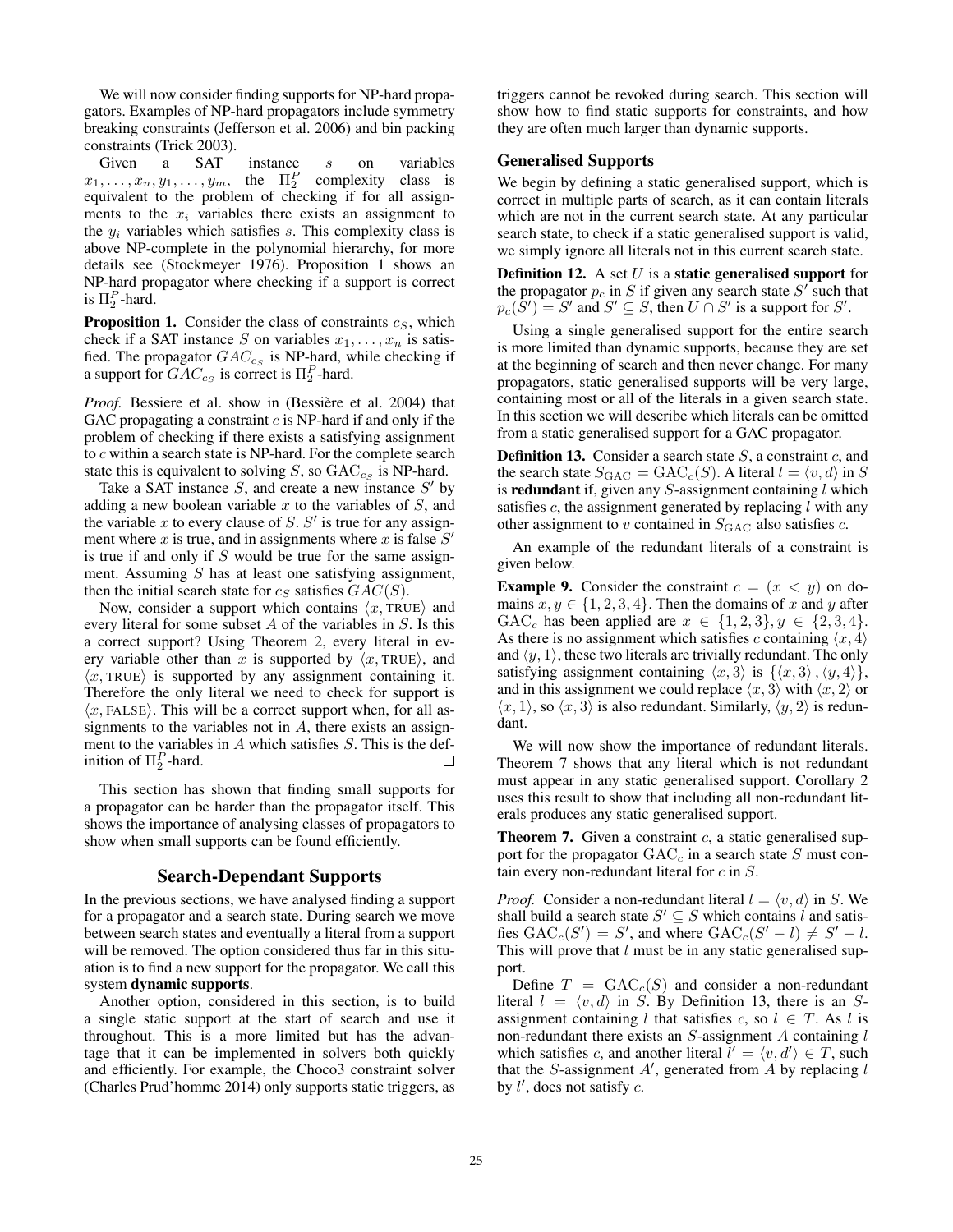By definition of GAC, as  $l' \in T$  there exists Sassignments containing  $l'$  and satisfying  $c$ . Choose one such an  $S$ -assignment,  $B$ , which differs from  $A$  on the fewest variables ( $B$  may not be unique).  $B$  must differ from  $A$  for at least one variable other than  $v$ , as  $A'$  does not satisfy  $c$ .

Consider the search state  $U$  which contains exactly the literals in  $A \cup B$ . U is clearly contained in S, and also satisfies  $GAC<sub>c</sub>(U) = U$ , as every literal in U is contained in at least one of  $A$  and  $B$ , which are assignments satisfying  $c$ .

Now consider what would happen if  $l$  were removed from U. We know there is at least one literal other than  $l$  which occurs in A and not in B. Choose one and call it  $l_A$ . If l is deleted from U, running  $GAC<sub>c</sub>$  must also cause  $l_A$  to be deleted. Suppose otherwise: then there must be an assignment in the remaining literals of  $U$  containing  $l_A$  and satisfying c. Such an assignment contains  $l_A$ , l' and other literals that are in  $A$  or  $B$  or both. Recall that  $B$  is constructed to be an  $S$ -assignment satisfying  $c$  that differs from  $A$  in as few places as possible. The new assignment cannot be exactly  $B$  as  $l_A$  is not in  $B$ , so it must be  $B$  with at least one literal replaced by the corresponding literal in A. But then the assignment differs from  $A$  in fewer places than  $B$  and so cannot be an assignment that satisfies c.

Therefore, any static generalised support for S must contain  $l$ , as any support for  $U$  must contain  $l$ .  $\Box$ 

Corollary 2. The unique minimal static generalised support for the GAC propagator for a constraint  $c$  in a search state  $S$  is exactly the set of non-redundant literals for  $c$  in  $S$ .

*Proof.* Theorem 7 showed any static generalised support must contain all non-redundant literals, therefore we must show these literals are sufficient.

In any search state  $S' \subseteq S$  where  $GAC(S') = S'$ , consider a  $S'$ -assignment which satisfies c and a redundant literal  $l = \langle v, d \rangle \in S'$ . Removing l cannot cause any propagation, because either there is no other literal for  $v \text{ in } S'$ (so search fails), or any  $S'$ -assignment A which satisfies  $c$ which is being used for support can be replaced by containing by another  $S'$ -assignment  $A'$  which replaces  $\hat{l}$  with any other literal of  $v$  in  $S'$ .  $\Box$ 

Theorem 7 and its corollary show that static generalised supports for GAC propagators can be very large. There are many constraints with no redundant literals, including element, alldifferent, parity and gcc (Nightingale 2011).

## Static Generalised Supports and Propagator **Strength**

In Theorem 1, we showed that stronger propagators require larger supports. The same is not true for static generalised supports. To begin, we will consider the static generalised support for an Assign propagator.

**Theorem 8.** Consider a constraint  $c$  on variables  $x_1, \ldots, x_n$ . Then the minimal static generalised support for Assign<sub>c</sub> consists of every literal  $l$  where there is at least one assignment not containing  $l$  which does not satisfy  $c$ .

*Proof.* Assign<sub>c</sub> must perform propagation in any search state S which contains one literal for any variable, and the

assignment represented by this search state does not satisfy c. Given such a search state, consider any search state  $S'$ generated by adding one  $l$  literal to  $S$ . When this literal is removed from  $S'$ , it must trigger propagation, and therefore it must be in the static generalised support.

On the other hand, the removal of a literal  $l$  where every assignment not containing  $l$  satisfies  $c$  would not trigger propagation, as removing  $l$  could only leave a satisfying assignment.  $\Box$ 

In general, the static generalised support for a constraint will consist of almost all literals. Proposition 2 shows that weaker propagators can require either smaller or larger supports – there is no simple ordering of the size of static generalised supports as there was for dynamic supports in the previous section.

**Proposition 2.** Consider the constraint c defined as  $A = B$ , where A and B have domain  $\{1,\ldots,5\}$ . Then there exists a propagator p for c where p is weaker than  $GAC<sub>c</sub>$  and stronger than  $\text{Assign}_c$ , yet p has a smaller static generalised support than either  $GAC<sub>c</sub>$  or Assign<sub>c</sub>.

*Proof.* Consider the propagator  $p$  which removes the literal  $\langle A, i \rangle$  when  $\langle B, i \rangle$  is removed (we omit for space a proof that this is a correct propagator). The static generalised support for this propagator is all literals in  $\langle B, i \rangle$ , as it is only the removal of these literals which causes  $p$  to remove literals for A. Theorems 2 and 8 show that the minimal static generalised support for both  $GAC<sub>c</sub>$  and  $Assign<sub>c</sub>$  require all literals from both A and B.  $\Box$ 

This section has shown that static generalised supports for GAC propagators include almost all literals. This demonstrates the importance of dynamic supports – we cannot in general take advantage of the theory of supports without also being able to change these supports dynamically.

## Conclusion

We have presented a theory of static and dynamic supports for the CSP. We have shown that some types of constraint have small sets of dynamic supports and in contrast that the static generalised support for constraints contains almost every literal. This shows that we should use dynamic triggers if we wish a small set of supports; although we have found some cases where even with dynamic triggers a large set of supports are required. Further, we have proven that the use of dynamic triggers in some constraints allow a small set of triggers to achieve GAC propagation, the strongest possible propagator for a constraint. We have also proven that all constraints can have a small set of supports to achieve both assignment and forward checking propagation. Finally, we have shown that proving a set of literals is a support is theoretically hard, in particular it can be NP-hard for propagators which run efficiently in polynomial time.

In future work, we hope to consider backtrack-stable supports (also known as watched literals) further. These are much more difficult to analyse as they require considering both past and future search states. However, they are used frequently in practice and have had almost no formal study.